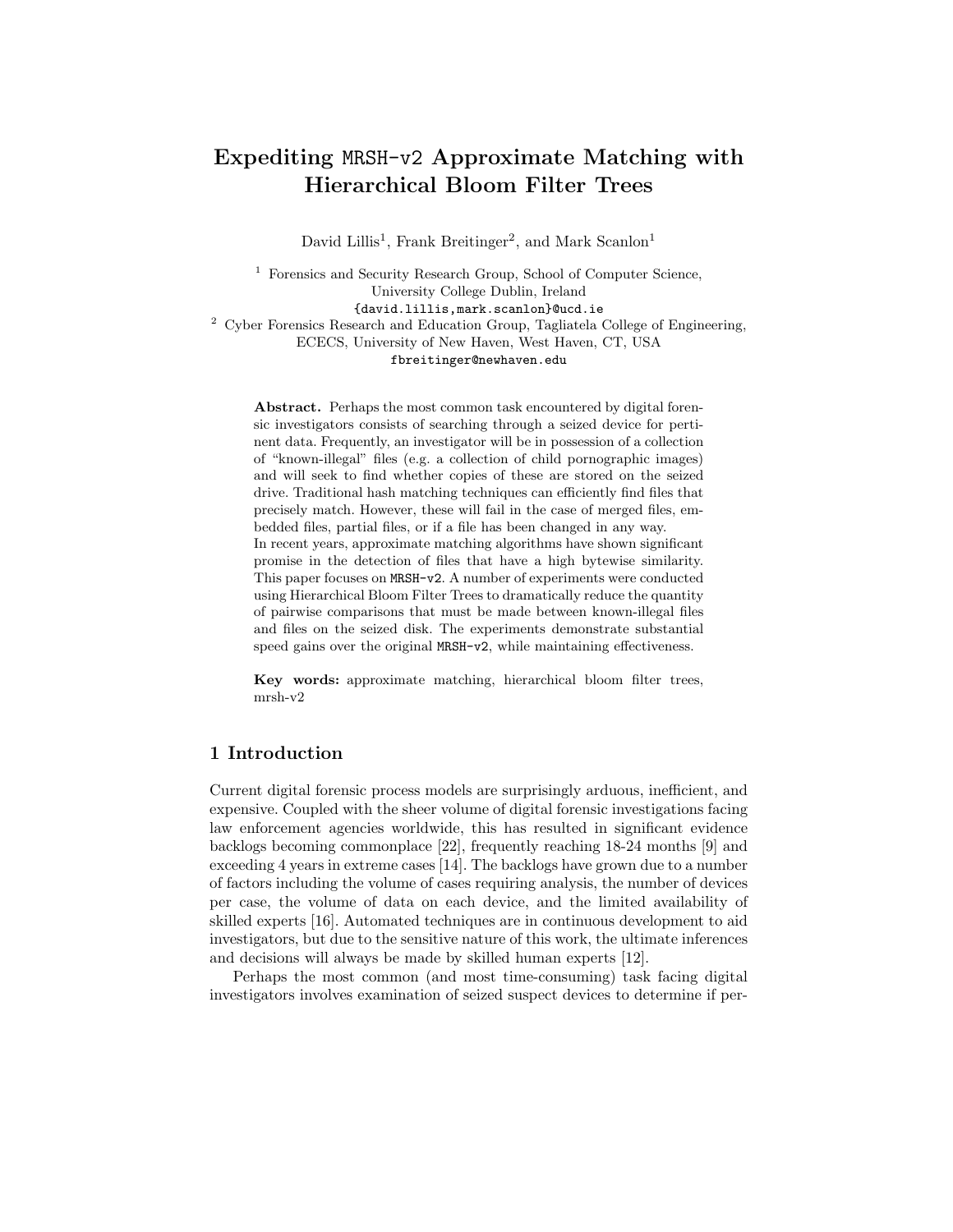#### 2 David Lillis, Frank Breitinger, and Mark Scanlon

tinent evidence is contained therein. Often, this examination requires significant manual, expert data processing and analysis during the acquisition and analysis phases of an investigation. A number of techniques have been created or are in development to expedite/automate parts of the typical digital forensic process. These include triage [17], distributed processing [20], Digital Forensics as a Service (DFaaS) [1], workflow management and automation [3, 10]. While these techniques can help to alleviate the backlog, the premise behind many of them involves evidence discovery based on exact matching of hash values (e.g., MD5, SHA1). Typically, this requires a set of hashes of known incriminating/pertinent content. The hash of each artefact from a suspect device is then compared against this set. This approach falls short against basic counter-forensic techniques (e.g., content editing, content embedding, data transformation).

Approximate matching (often referred to as "fuzzy hashing") is one technique used to aid in the discovery of these obfuscated files [6]. A number of approximate matching algorithms have been developed including ssdeep [13], sdhash [18], and MRSH-v2 [4]. This paper focuses specifically on MRSH-v2. This algorithm operates by generating a "similarity digest" for each file, represented as Bloom filters [2]. An all-against-all pairwise comparison is then required to determine if files from a set of desired content is present in a corpus of unanalysed content. Thus, MRSH-v2 does not exhibit strong scalability for use with larger datasets.

This paper presents an improvement in the runtime efficiency of approximate matching techniques, primarily through the implementation of a Hierarchical Bloom Filter Tree (HBFT). Additionally, it examines some of the tunable parameters of the algorithm to gauge their effect on the required running time. A number of experiments were conducted, which indicated a substantial reduction in the running time, in addition to which the final experiment achieved a 100% recall rate for identical files and also for files that have a MRSH-v2 similarity above a reasonable threshold of 40%.

Section 2 outlines the prior work that has been conducted in the area of approximate matching. The operation of MRSH-v2 is discussed in Section 3. HBFTs are introduced in Section 4. Section 5 presents the series of experiments designed to evaluate the effectiveness of the HBFT approach, and finally Section 6 concludes the paper and outlines directions for further work.

# 2 Background: Approximate Matching

Bytewise approximate matching for digital forensics gained popularity in 2006 when [13] presented context-triggered piecewise hashing (CTPH) including an implementation called ssdeep. It was at that time referred to as "fuzzy hashing". Later, this term converted to "similarity hashing" (most likely due to sdhash which stands for "similarity digest hash" [18]). In 2014, the National Institute of Standards and Technology (NIST) developed Special Publication 800-168, which outlines the definition and technology for these kinds of algorithms [6].

In addition to the prominent aforementioned implementations, there are several others. MinHash [8] and SimHash [21] are ideas on how to detect/identify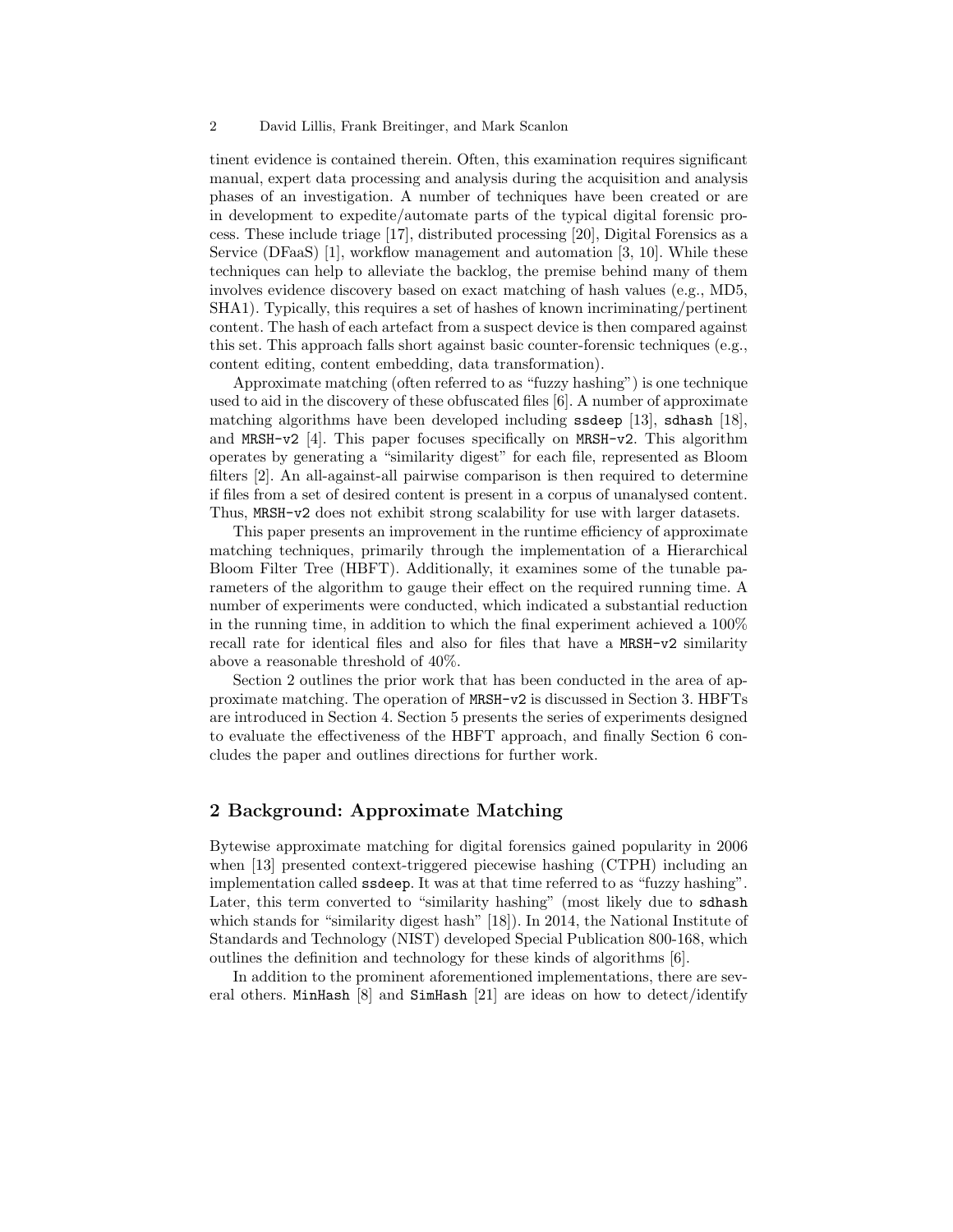small changes (up to several bytes), but were not designed to compare hard disk images with each other. In 2014, Oliver presented an algorithm named TLSH, which is premised on locality sensitivity hashing (LSH) [15]. There are significantly more algorithms, but to explain all of them would be beyond the scope of this paper; a good summary is provided by Harichandran et al. [11].

While these algorithms have great capabilities, they suffer one significant drawback, which we call the "database lookup problem". In comparison to traditional hash values which can be sorted and have a lookup complexity of  $O(1)$ (hashmap) or  $O(log(n))$  (binary tree; where n is the number of entries in the database), looking up a similarity digest usually requires an all-against-all comparison  $(O(n^2))$  to identify all matches. To overcome this drawback, Breitinger et al. [5] presented a new idea that overcomes the lookup complexity (it is approximately  $O(1)$ ) but at the cost of inaccuracy. More specifically, the method allows item vs. set queries, resulting in the answer either being "yes, the queried item is in the set" or "no, it is not"; one cannot say against which item it matches.

As a means of addressing these drawbacks, Breitinger et al. [7] presented a further article where they offered a theoretical solution to the lookup problem, based on a tree of Bloom filters. However, an implementation (and thus a validation) has not been conducted to date. We refer to this as a Hierarchical Bloom Filter Tree (HBFT). The focus of the present work is the empirical evaluation of this approach, so as to demonstrate its effectiveness and to investigate some practical factors that affect its performance.

## 3 The MRSH-v2 algorithm

The work in this paper is intended to improve upon the performance of the MRSH-v2 algorithm. Therefore, it is important to firstly outline its operation in informal terms, which will aid the discussion later. A more detailed, formal description of the algorithm can be found in [4]. The primary goal of MRSH-v2 is to compress any byte sequence and output a similarity digest. Similarity digests are created in a way that they can be compared with each other, which will result in a similarity score. Each similarity digest is a collection of Bloom filters [2].

To create the similarity digest, MRSH-v2 splits an input into chunks (also known as "subhashes") of approximately 160 bytes. These chunks are hashed using FNV (a fast non-cryptographic hash function), which is used to set 5 bits of the Bloom filter. To divide the input into chunks, it uses a window of 7 bytes, which slides through the input byte-by-byte. The content of the window is processed and whenever it hits a certain value (based on a modulus operation), the end of a chunk is identified. Thus, the actual size of each chunk varies. Each Bloom filter has a specific capacity. Once this has been reached, any further chunks are inserted into a new Bloom filter that is appended to the digest. Approximate matching occurs by comparing similarity digests against one another. To compare two file sets, an all-against-all pairwise comparison is required.

Extending the file-against-set comparison outlined in [5], an alternative strategy to combat this is to use a hierarchical Bloom filter tree (HBFT) [7]. It is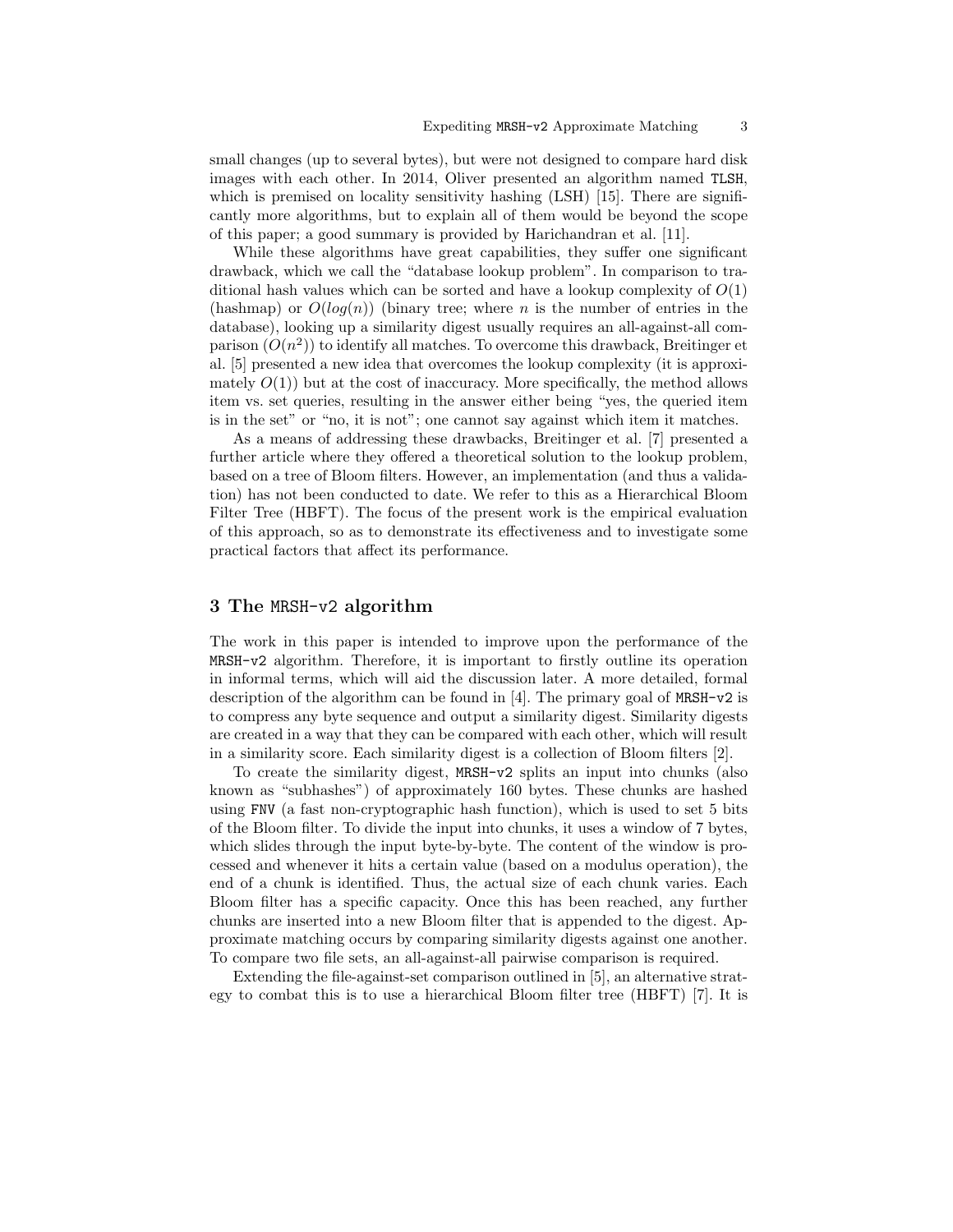intended to achieve speed benefits over a pairwise comparison while supporting the identification of specific matching files. The primary contribution of this paper is to investigate the factors that affect the runtime performance of this approach, compared to the classic pairwise approach.

# 4 Hierarchical Bloom Filter Trees (HBFT)

In a Hierarchical Bloom Filter Tree (HBFT), the root node of the tree is a Bloom filter that represents the entire collection. When searching for a file, if a match is found at the root of the tree, its child nodes can then be searched. Although this structure is inspired by a classic binary search tree, a match at a particular node in a HBFT does not indicate whether the search should continue in the left or right subtree. Instead, both child nodes need to be searched, with the search path ending when a leaf node is reached or a node does not match.



Fig. 1. Hierarchical Bloom Filter Tree (HBFT) structure.

The tree layout is shown in Figure 1. Each level in the tree is allocated an equal amount of memory. Thus each Bloom filter occupies half the memory of its parent, and also represents a file set that is half the size of its parent. The expected false positive rates will be approximately equal at all levels in the tree.

When a collection is being modelled as a HBFT, each file is inserted into the Bloom filter at some leaf node in the tree, and also into its ancestor nodes. The mechanism of inserting a file into a Bloom filter is the same as for the single Bloom filter approach from [5], which is also very similar to the approach taken by the classic MRSH-v2 algorithm outlined in Section 3. The key difference is that instead of creating a similarity digest of potentially multiple small Bloom filters for an individual file, each subhash is used to set 5 bits of the larger Bloom filter within a tree node that usually relates to multiple files.

Depending on the design of the tree, a leaf node may represent multiple files. Thus a search that reaches a leaf node will still require a pairwise comparison with each file in this subset, using MRSH-v2. However, given that most searches will reach only a subset of the root nodes, the number of pairwise comparisons required for each file is greatly reduced.

<sup>4</sup> David Lillis, Frank Breitinger, and Mark Scanlon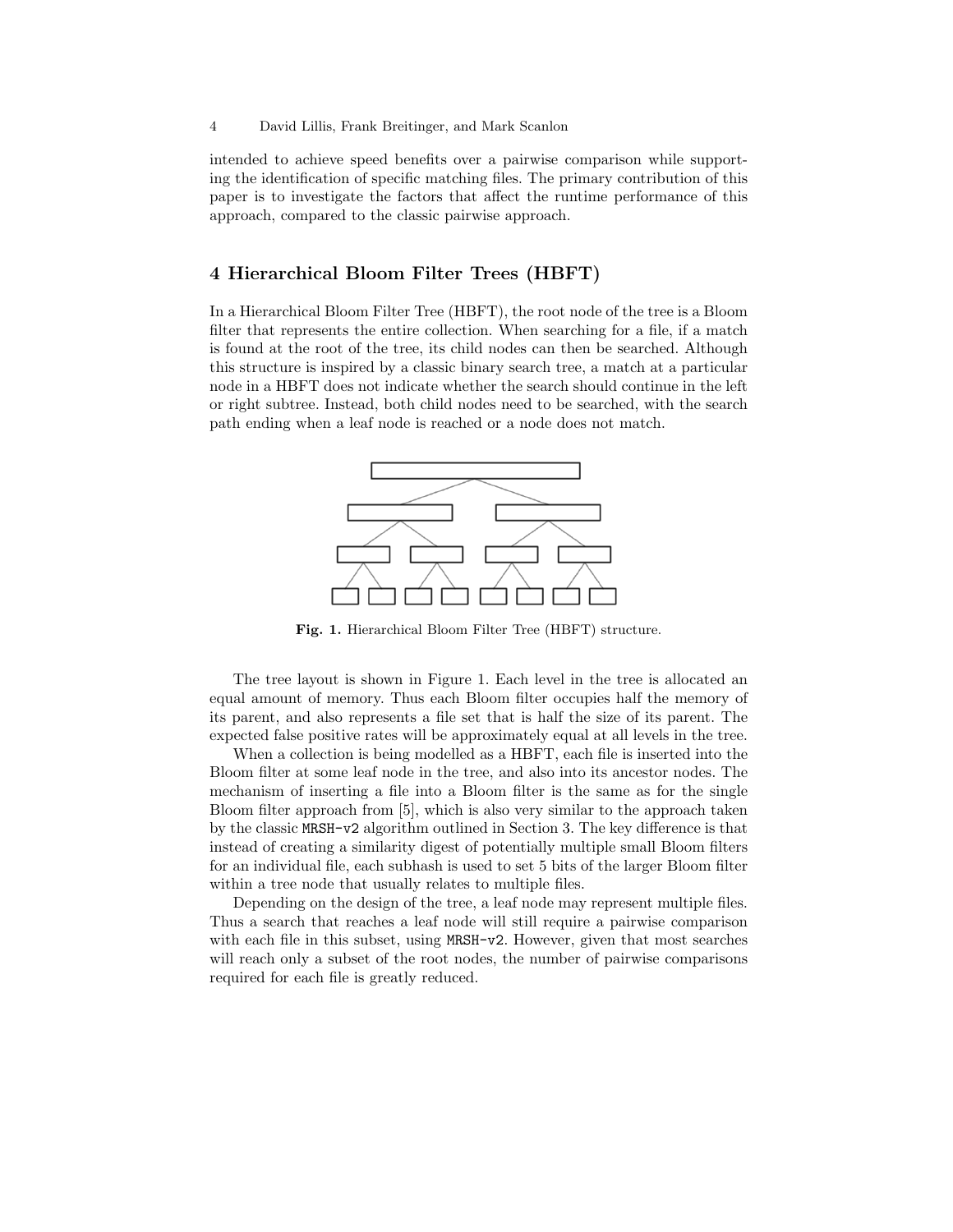The process to check if a file matches a Bloom filter node is similar to the process of inserting a file into the tree. However, instead of inserting each hash into the node, its subhashes are instead checked against the Bloom filter to see if they are contained in it. If a specific number of consecutive hashes are contained in the node, this is considered to be a match. The number of consecutive hashes is configurable as a parameter named  $\min \text{-}\text{run}$ . The first experiment in this paper (discussed in Section 5.2) explores the effects of altering this value.

In the construction of a HBFT, memory constraints will have a strong influence on the design of the tree. In practical situations, a typical workstation is unlikely (at present) to have access to over 16GiB of main memory. Thus tradeoffs in the design of the tree are likely. Larger Bloom filters have lower false positive rates (assuming the quantity of data is constant), but lead to shallower trees (thus potentially increasing the number of pairwise comparisons required).

# 5 Experiments

As part of this work, a number of experiments were conducted to examine the factors that affect the performance of the HBFT structure. In each case, a HBFT was used to model the contents of a dataset. Files from another dataset were then searched for in the tree, and the results reported. Because the speed of execution is of paramount importance, and because the original MRSH-v2 implementation was written in C, the HBFT implementation used for these experiments was also written in that language. The source code has been made available (at http://github.com/ishnid/mrsh-hbft) under the Apache 2.0 licence.

The workstation used for the experiments contains a quad-core Intel Core i7 2.67GHz processor, 12GiB of RAM and uses a solid state drive for storage. The operating system is Ubuntu Linux 16.04 LTS. The primary constraint this system imposes on the design of experiments is that of the memory that is available for storing the HBFTs. For all experiments, the maximum amount of memory made available for the HBFT was 10GiB. The size of the individual Bloom filters within the trees then depended on the number of nodes in the tree (which in turn depends on the number of leaf nodes).

For each experiment, the number of leaf nodes  $(n)$  is specified in advance, from which the total number of nodes can be computed (since this is a binary tree). Given the upper total memory limit  $(u, in bytes)$ , and that the size of each Bloom filter should be a power of two (per [5]), it is possible to calculate the maximum possible size of each Bloom filter. Because all levels in the tree are allocated the same amount of memory, the size of the root Bloom filter in bytes  $(r)$  is given by:

$$
r = 2^{\lfloor \log_2(u/(\log_2(n)+1)) \rfloor} \tag{1}
$$

The size of the other nodes in bytes is then  $\frac{r}{2^d}$  where d is the depth of the node in the tree (i.e. the size of a Bloom filter is half the size of its parent).

The ultimate goal of the experiments is to demonstrate that the HBFT approach can improve the running time of an investigation over the all-against-all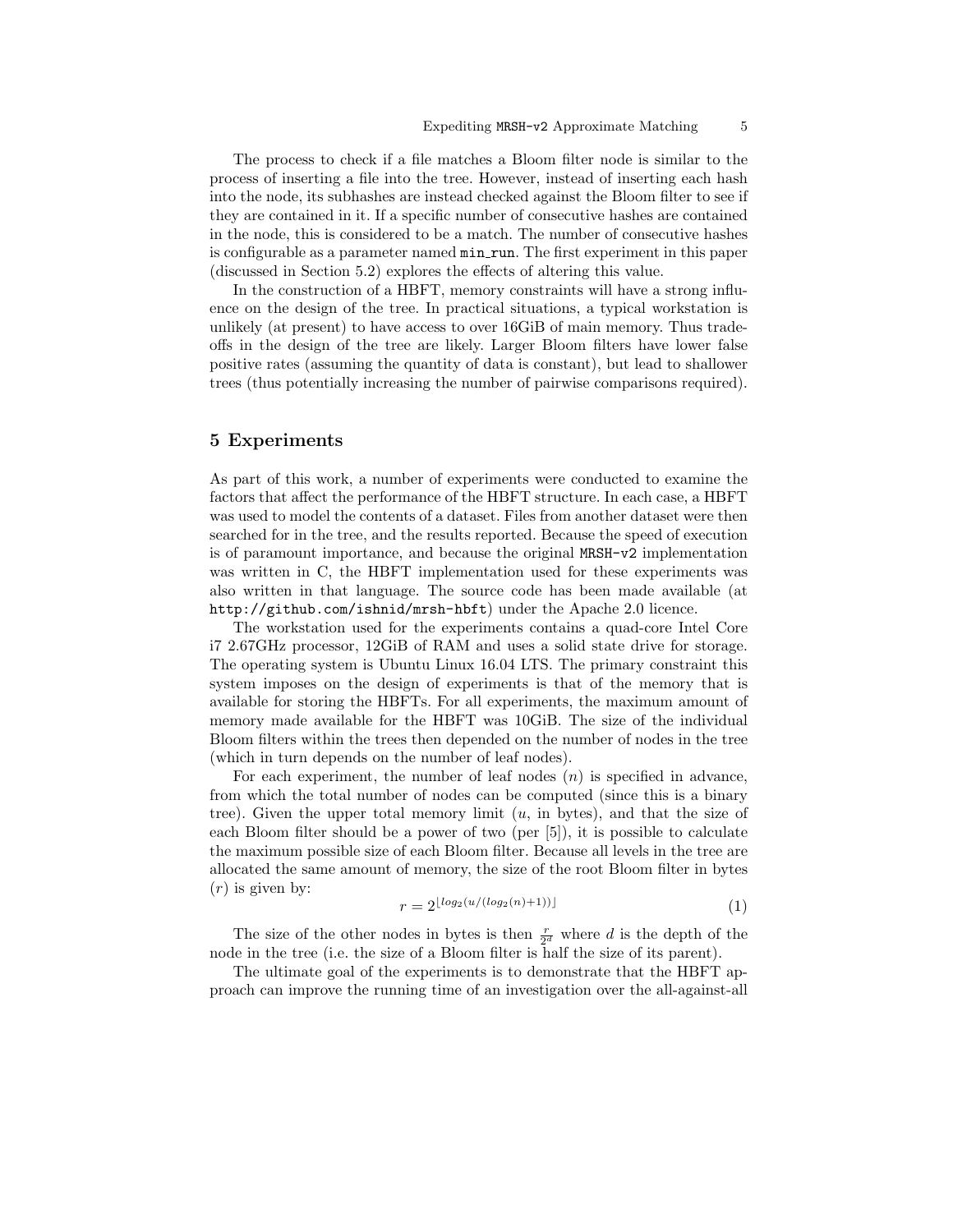#### 6 David Lillis, Frank Breitinger, and Mark Scanlon

comparison approach of MRSH-v2 without suffering a degradation in effectiveness. It achieves this by narrowing the search space so that each file that is searched for need only be compared against a subset of the dataset.

Using a HBFT, the final outcome will be a set of similarity scores. This score is calculated by using MRSH-v2 to compare the search file with all files contained in any leaves that are reached during the search. Therefore, the HBFT approach will not identify a file as being similar if MRSH-v2 does not also do so.

In these experiments, the similarity scores generated by MRSH-v2 are considered to be ground truth. Evaluating the degree to which this agrees with the opinion of a human judge, or how it compares with other algorithms, is outside the scope of this paper. The primary difference between the outputs is that the HBFT may fail to identify files that MRSH-v2 considers to be similar (i.e. false negatives) due to an appropriate leaf node not being reached.

Therefore the primary metric used, aside from running time, is recall: the proportion of known-similar (or known-identical) files for which the HBFT search reaches the appropriate leaf node.

#### 5.1 Datasets

Two datasets were used as the basis for the experiments conducted in this paper:

- The t5 dataset [19] is frequently used for approximate matching experimentation. It consists of 4,457 files (approximately 1.8 GiB) taken from US government websites. It includes plain text files, HTML pages, PDFs, Microsoft Office documents and image files.
- The win7 dataset is a fresh installation of a Windows 7 operating system, with default options selected during installation. It consists of 48,384 files (excluding symbolic links and zero-byte files) and occupies approximately 10GiB.

The first two experiments use one or both of these datasets directly. The final experiment includes some modifications, as outlined in Section 5.2.

#### 5.2 Experiment Overview

The following sections present three experiments that were conducted to evaluate the HBFT approach. Section 5.2 compares the t5 dataset with itself. This is intended to find whether the HBFT approach is effective in finding identical files, and to investigate the effect of varying certain parameters when designing and searching a HBFT. It also aims to demonstrate the extent to which the number of pairwise comparisons required can be reduced by using this technique.

Section 5.2 uses disjoint corpora of different sizes (t5 and win7). In a typical investigation, there may be a large difference between the size of the collection of search files and a seized hard disk. This experiment aims to investigate whether it is preferable to use the tree to model the smaller or the larger corpus.

Finally, Section 5.2 uses overlapping corpora where a number of files have been planted on the disk image. These files are identical to, or similar to, files in the search corpus. This experiment demonstrates that using a HBFT is substantially faster than the pairwise approach.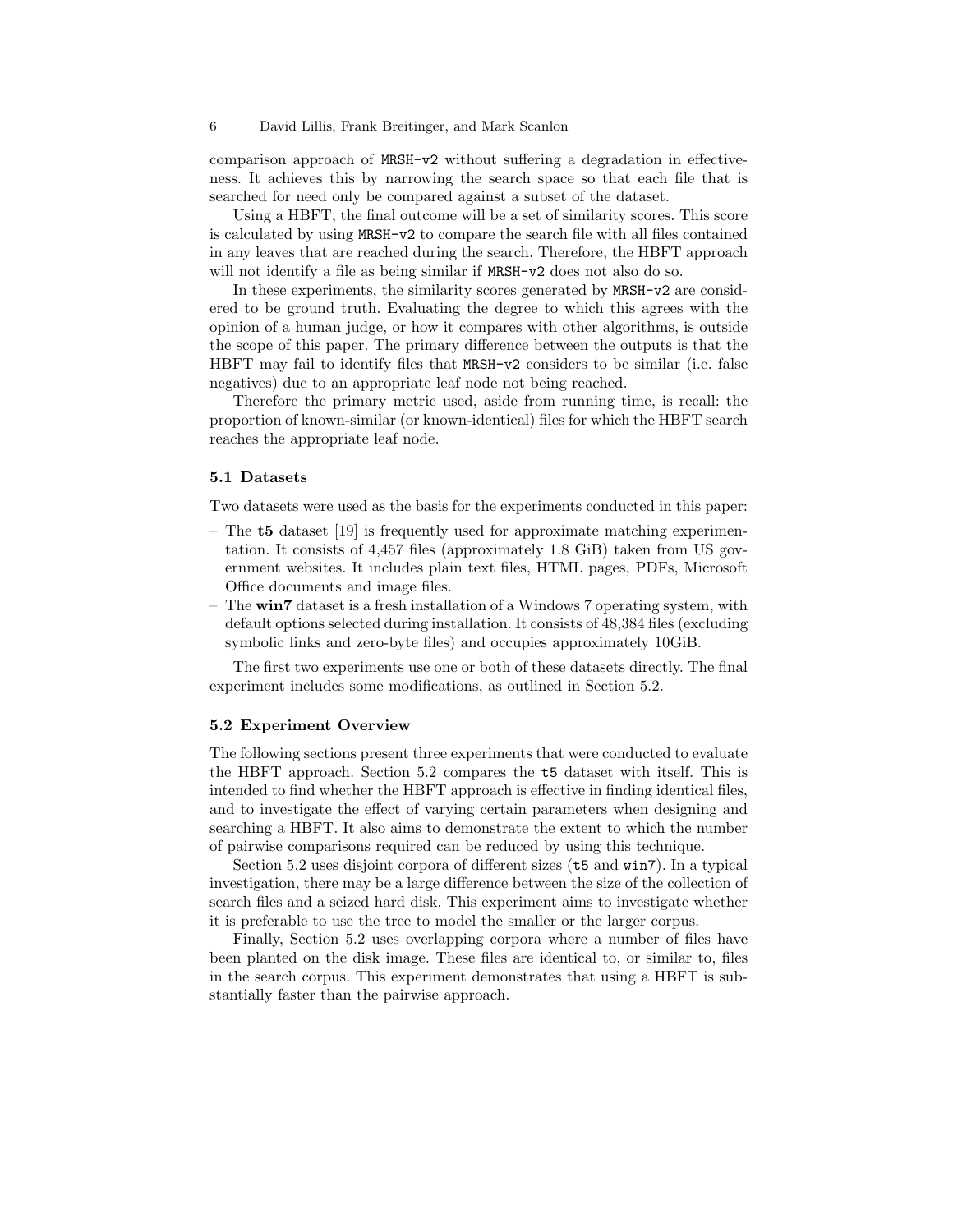Experiment 1: t5 vs. t5 For the initial experiment, the HBFT was constructed to represent the t5 corpus. All files from t5 were also used for searching. Thus every file searched for is also located in the tree and should be found. Conducting an all-against-all pairwise comparison using MRSH-v2 required a total of 19,864,849 comparisons, which took 319 seconds.

To construct the tree, the smallest number of leaf nodes was 32. Following this, the number of leaf nodes was doubled each time (maintaining a balanced tree). The exception was that 4,457 leaf nodes were used for the final run, thereby representing a single file from the corpus in each leaf.

The aims of this experiment were:

- 1. Evaluate the effectiveness of the HBFT approach for exact matching (i.e. finding identical files) using recall.
- 2. Identify an appropriate value for MRSH-v2's min run parameter.
- 3. Investigate the relationship between the size of the tree and the time taken to build and search the tree.
- 4. Investigate the relationship between the size of the tree and the number of pairwise comparisons that are required to calculate a similarity score.

Table 1. Effect of min\_run on recall: identical files.

| min run | Recall |
|---------|--------|
| 4       | 100%   |
| 6       | 99.96% |
| x       | 99.93% |

When running the experiment, it became apparent that the first two aims are linked. Table 1 shows the recall associated with three values of min run: 4, 6 and 8. Using a min run value of 4 resulted in full recall. However, increasing min run to 6 or 8 resulted in a small number of files being omitted. When min run is set to 8, three files are not found in the tree. This indicates the dangers inherent in requiring longer matching runs. The files in question are 000462.text, 001774.html, 003225.html. These files are 6.5 KiB, 6.6 KiB and 4.5 KiB in size respectively. Although each chunk is approximately 160 bytes, this changes depending on the file content. While these are relatively small files, they are not the smallest in the corpus. This shows that even when the file is large enough to contain 8 chunks of the average size, a min\_run requirement of 8 successive matches may still not be possible. Similarly, using 6 as the min run value results in two files being missed.

It should be acknowledged that if the aim is solely to identify identical files, then existing hash-based techniques will take less time and yield more reliable results. Intuitively, however, a system that is intended to find similar files should also find identical files. While the chunk size of 160 bytes will always fail to match very small files, it is desirable to find matches when file sizes are larger.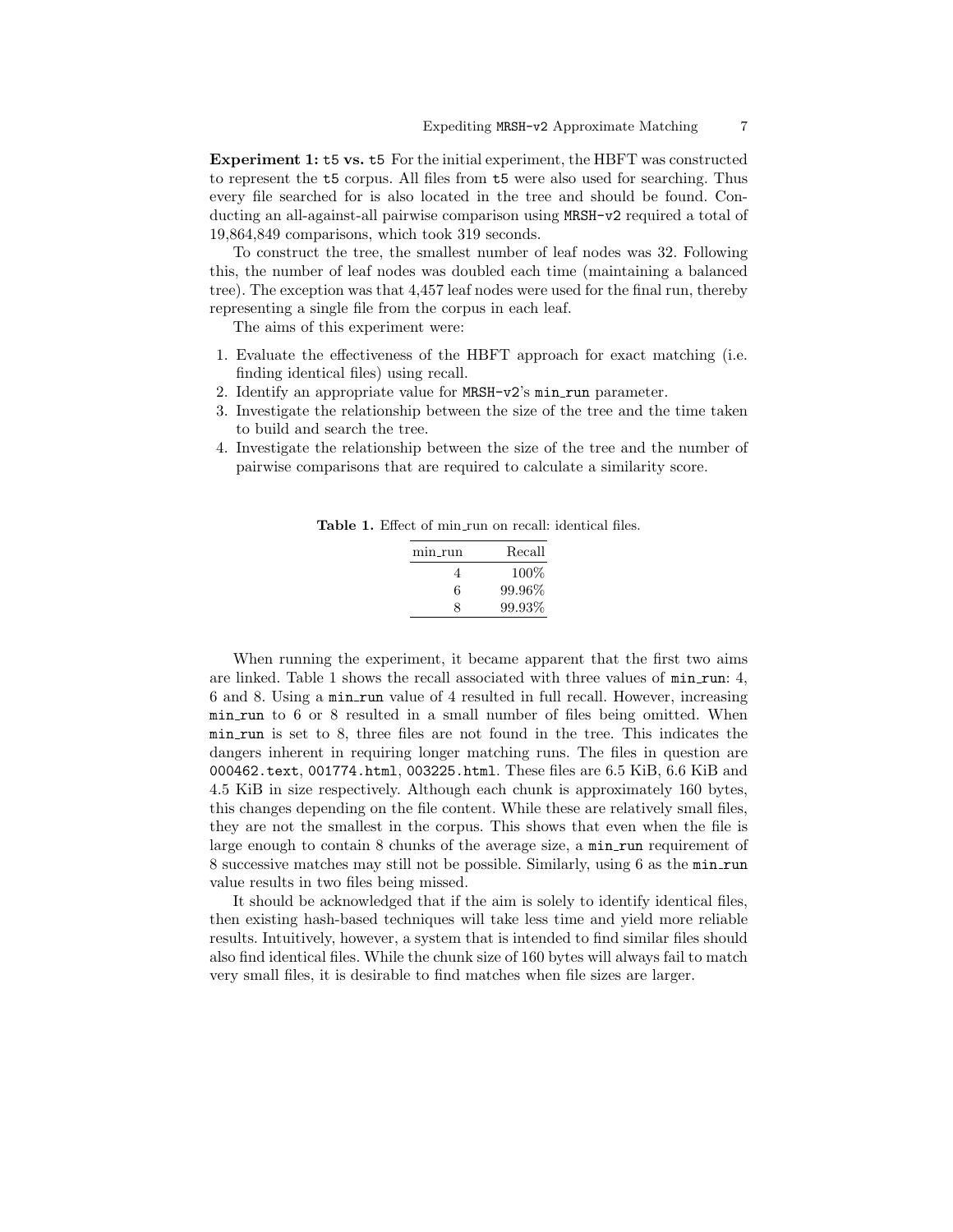#### 8 David Lillis, Frank Breitinger, and Mark Scanlon



Fig. 2. Effect of varying number of leaf nodes on time taken: t5 vs. t5

Figure 2 shows the time taken to build the tree and search for all files. As the number of leaf nodes in the tree increases, so too does the time taken to search the tree. Higher values of min run use slightly less time, due to the fact that it is more difficult for a search to descend to a lower level when more matches are required to do so. However, as the recall for these higher values is lower, 4 was used as the min\_run value for further experiments.

The times shown here relate only to building the tree and searching for files within it, and does not include the time for the pairwise comparisons at the leaves. Therefore, although using 32 leaf nodes results in the shortest search time (due to the shallower tree), it would require a most comparisons, as each leaf node represents  $\frac{1}{32}$  of the entire corpus. As an illustration, using a tree with 32 leaf nodes and min\_run value of 4 requires 8,538,193 pairwise comparisons after searching the tree. A similar tree with 4,457 leaves requires 617,860 comparisons.

One issue that is important to note is that the time required to perform a full pairwise comparison is 319 seconds. However, for the largest trees, 274 seconds were required to build and search the tree, before any comparisons were conducted. Thus, for a relatively small collection such as this, the use of the tree is unlikely to provide benefits in terms of time.

Figure 3 plots the number of leaf nodes against the total number of comparisons required to complete the investigation. As the size of corpora increases, so does the number of pairwise comparisons required by MRSH-v2. Thus reducing this search space is the primary function of the tree. Larger trees tend to result in a smaller number of comparisons. For the largest tree (with 4,457 leaves), the min run value does not have a material effect on the number of comparisons required. This implies that although searches tend to reach deeper into the tree (hence the longer running time), they do not reach substantially more leaves.

From this experiment, it can be concluded that using a min run value of 4 is desirable in order to find exact matches. This causes the time taken to search to be slightly longer, while having a negligible impact on the number of pairwise comparisons required afterwards.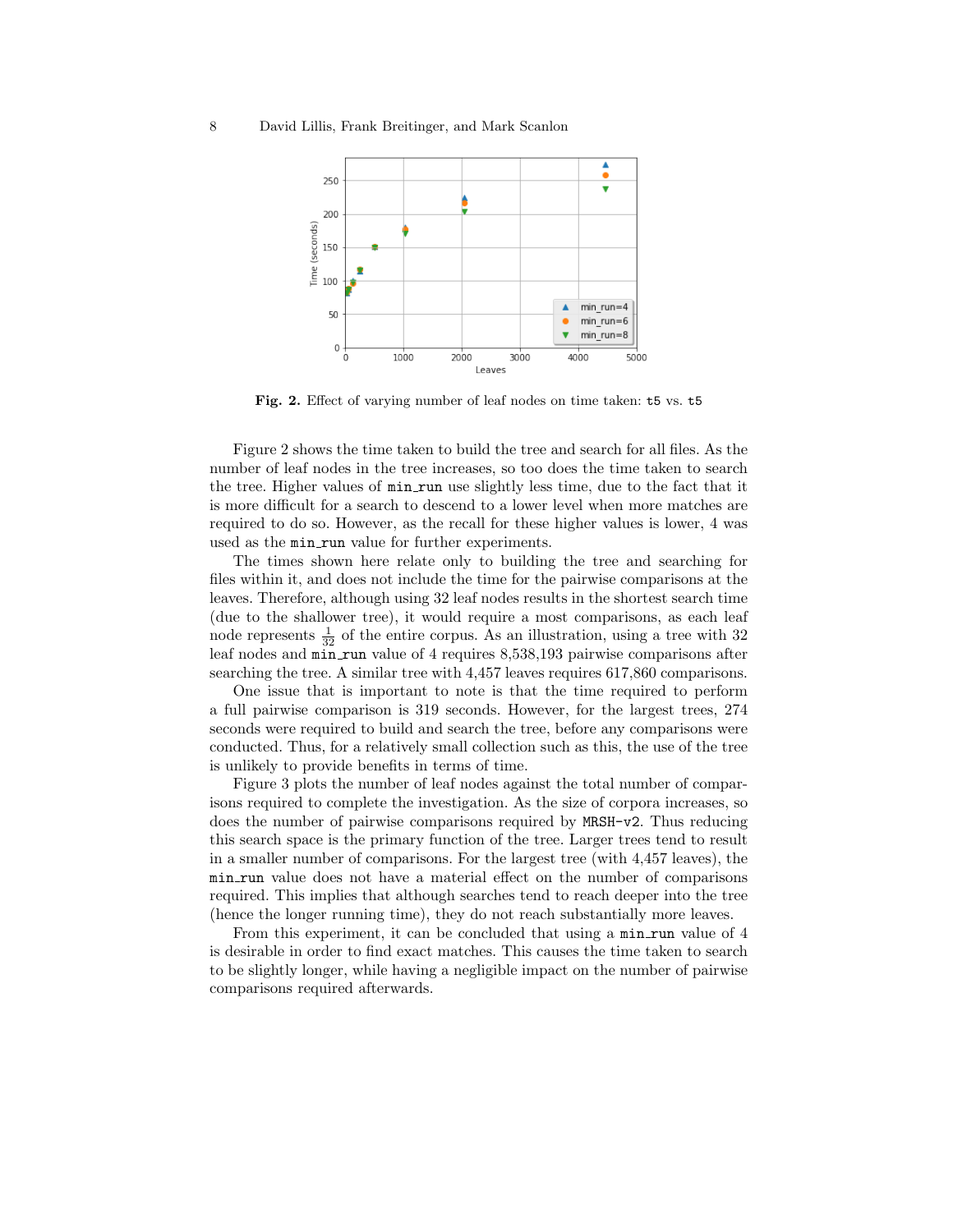

Fig. 3. Effect of varying number of leaf nodes on number of comparisons: t5 vs. t5

Experiment 2: t5 vs. win7 and win7 vs. t5 The second experiment was designed to operate with larger dataset sizes. t5 was used as a proxy for a set of known-illegal files, and win7 was used to represent a seized disk.

The aims of this experiment were:

- 1. Investigate whether the HBFT should represent the smaller or larger corpus.
- 2. Measure the effect on overall running time of using a HBFT.

The experiment was first run by building a tree to represent t5 and then searching for the files contained in win7. The number of leaf nodes in this tree was varied in the same way as in Experiment 1. Then this was repeated by inserting win7 into a tree and searching for the files from t5. Again the number of leaf nodes was doubled every time, with the exception that the largest tree contained one leaf node for every file in the collection (i.e. 48,384 leaves).

The time taken to build and search the trees are shown in Figures 4 and 5. Figure 4 shows the results when the tree represents t5, with the time subdivided into the time spent building the tree and the time spent searching for all the files from win7. The total time is relatively consistent for this type of tree. This is unsurprising in the context of disjoint corpora. Most files will not match, so many searches will end at the root node, or at an otherwise shallow depth.

Figure 5 shows results when the tree models win7. With only 32 leaf nodes, both experimental runs take approximately the same total time. Due to its size, the build time for the win7 tree is substantially longer than for t5. The search time exhibits a generally upward trend as the number of leaf nodes increases. This is because of the hardware constraints associated with the realistic setup. Because memory footprint is constrained, a tree with 48,384 leaf nodes will contain Bloom filters that are much smaller than for trees with fewer nodes. In this experiment, leaves are 8KiB in size, with a root node of 512MiB.

Overall, the total time taken is less when the tree represents the smaller dataset. Again, the total number of pairwise comparisons decreases as the number of leaves increases. Both approaches yield a similar quantity of necessary comparisons for their largest tree (i.e. with the most leaf nodes). The tree modelling t5 requires 98,260 comparisons whereas the one modelling win7 requires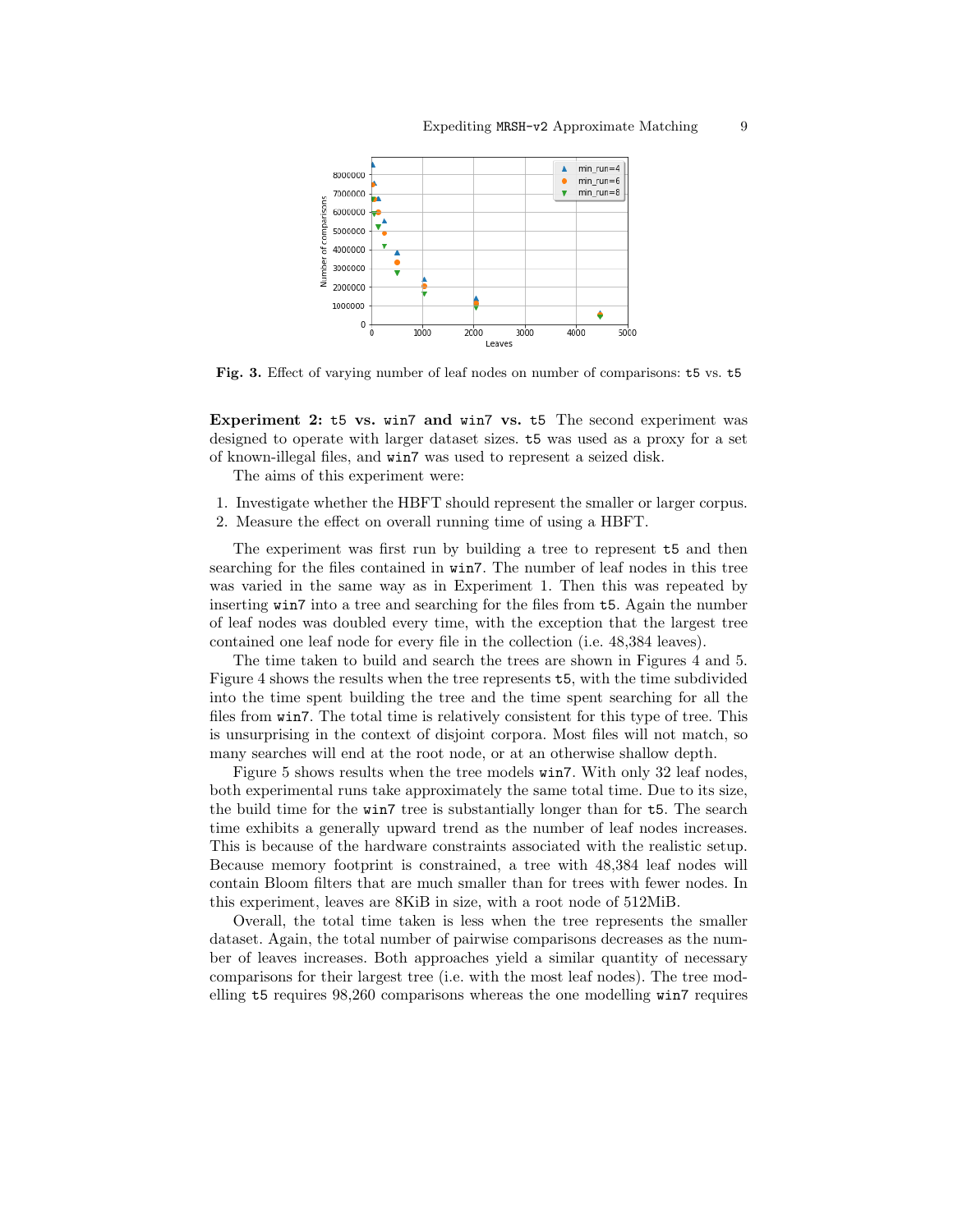10 David Lillis, Frank Breitinger, and Mark Scanlon





Fig. 5. Time to search for t5 in a win7 tree.

101,386. This, combined with the lower build and search time suggests that the preferred approach should be to use the smaller corpus to construct the HBFT. Memory is an additional consideration. Using a HBFT to model the larger dataset requires the similarity hashes of all its files to be cached at the leaves. This requires a greater memory footprint than for the smaller collection, thus reducing the amount of memory available to store the HBFT itself.

Following these observations, the experiment was repeated once more. The tree modelled t5 with 4,457 leaves and win7 was searched for. The total running time, including pairwise comparisons, was 1,094 seconds. In comparison, the time taken to perform a full pairwise comparison using MRSH-v2 is 2,858 seconds.

Experiment 3: Planted evidence The final experiment involved overlapping datasets, constructed as follows:

- A set of simulated "known-illegal" files: 4,000 files from t5.
- A simulated seized hard disk: the win7 image, plus 140 files from t5, as follows: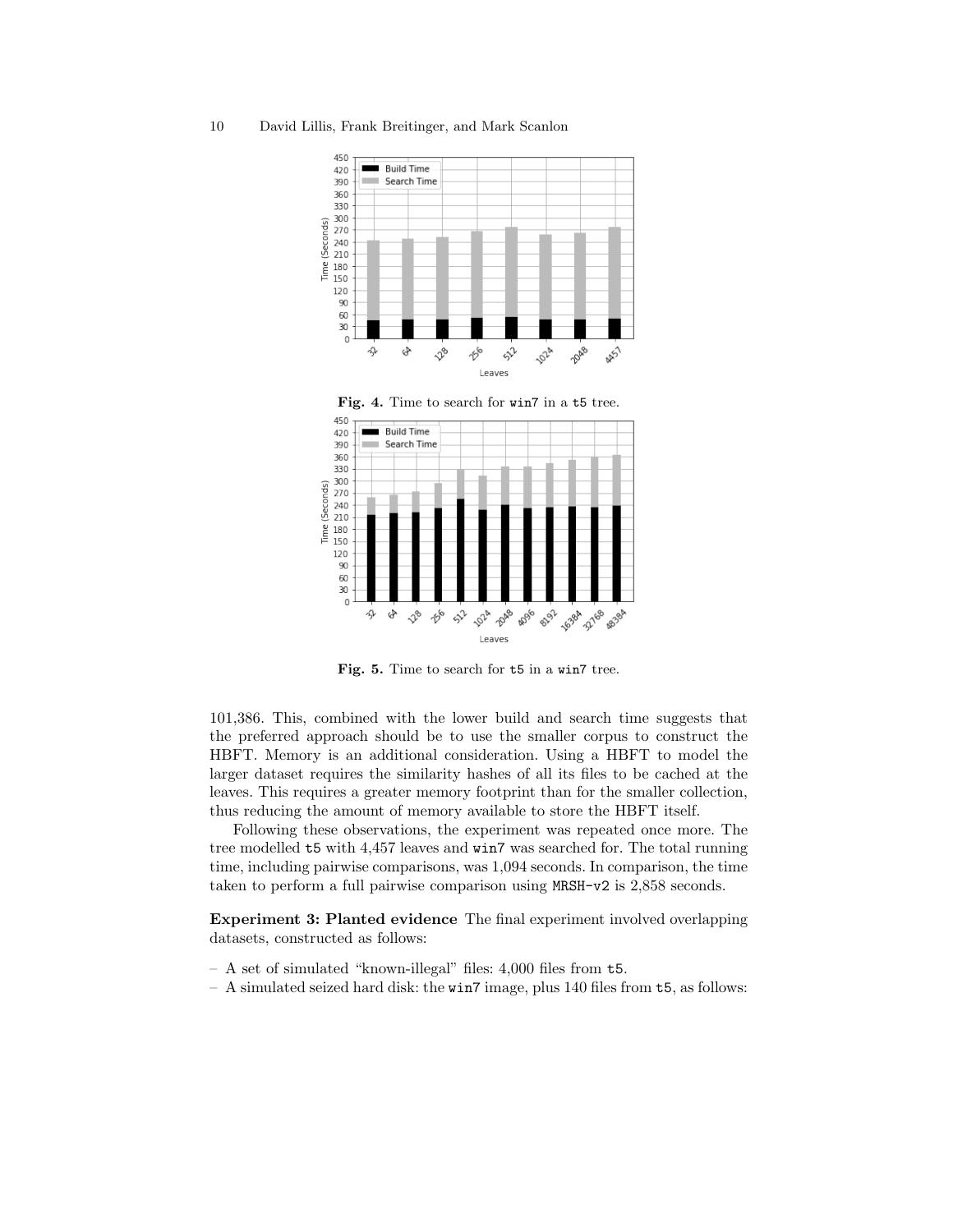- 100 files that are contained within the 4,000 "illegal" files.
- 40 files that themselves are not contained within the "illegal" files, but that have a high similarity with files in the corpus, according to MRSH-v2. 10 of these files have a similarity of 80% or higher, 10 have a similarity between 60% and 79% (inclusive), 10 have a similarity between 40% and 59% (inclusive) and 10 have a similarity between 20% and 39% (inclusive).

The aims of this third experiment were:

- 1. Evaluate the time taken to perform a full search, compared with MRSH-v2.
- 2. Evaluate the success of the approach in finding the 100 "illegal" files that are included verbatim in the hard disk image, and the 40 files from the image that are similar to "illegal" files, according to MRSH-v2.

For the first aim, the primary metric is the time taken for the entire process to run, comprising the time to build the tree, the time to search the tree and the time required to conduct the pairwise comparisons at the leaves. In evaluating the latter aim, recall is used. Here, "recall" refers to the percentage of the 100 identical files that are successfully identified, and "similar recall" refers to the percentage of the 40 similar files that are successfully found. A file is considered to have been found if the search for the file it is similar or identical to reaches the leaf node that contains it, yielding a pairwise comparison.



Fig. 6. Time to search for planted evidence (including pairwise comparisons).

The total running time for MRSH-v2 was 2,592 seconds. The running times of the HBFT approach are shown in Figure 6. The smaller collection of 4,000 "illegal" files was used to construct the tree and then searches were conducted for all of the files in the larger corpus. The "Search Time" includes the time spent searching the tree and the time to perform the comparisons at the leaves.

As expected, the maximum number of leaf nodes resulted in the fastest run time. This configuration also yielded the maximum reduction in the number of pairwise comparisons required, without substantially adding to the time required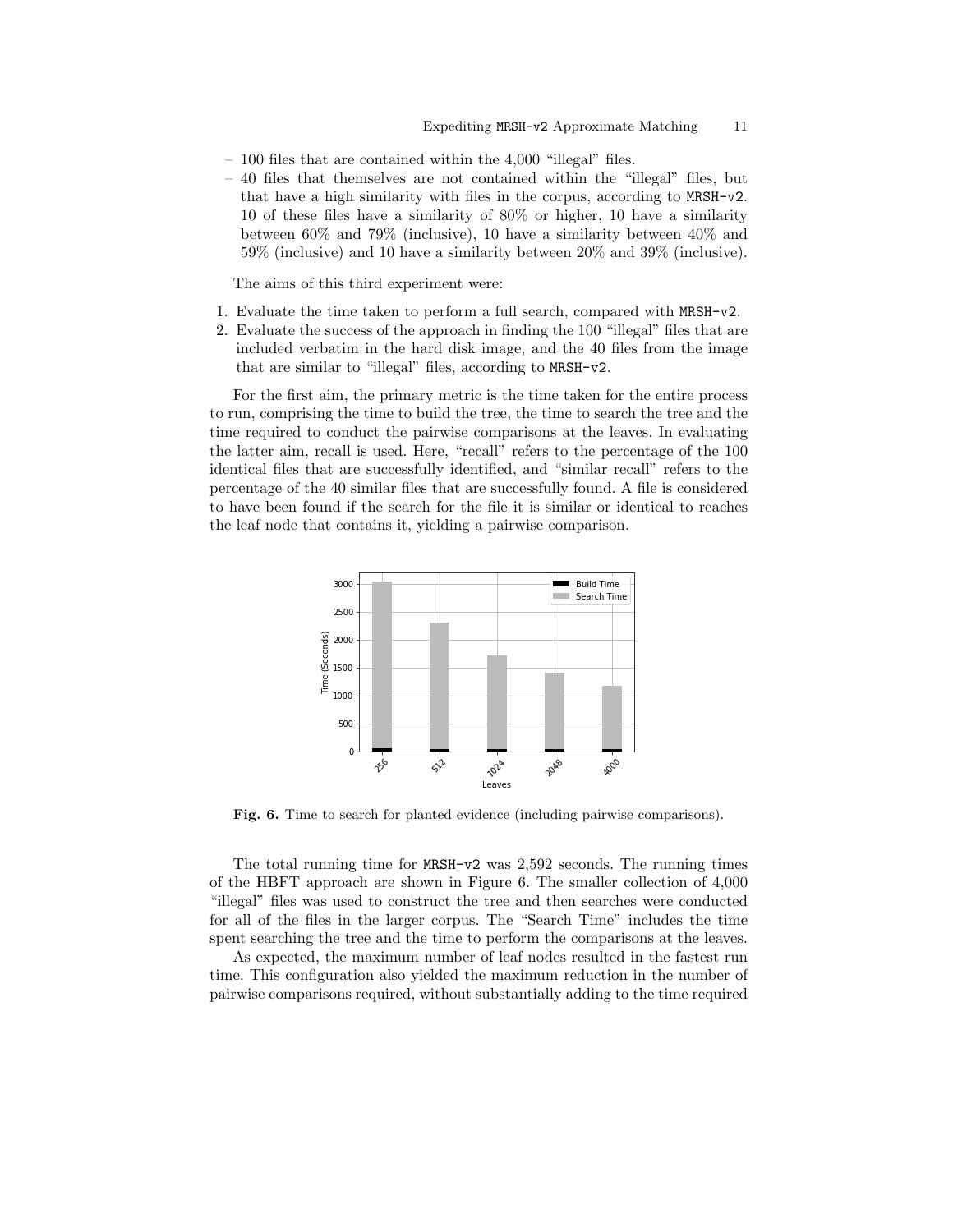to build and search the tree. The remainder of this analysis focuses on this scenario, where the tree has 4,000 leaf nodes.

The total time was 1,182 seconds (a 54% reduction in the time required for an all-against-all pairwise comparison). Due to the lack of scalability of the pairwise approach, this difference is likely to be even more pronounced for larger datasets.

| $MRSH-v2$  | Files         | Files | Similar |
|------------|---------------|-------|---------|
| similarity | planted found |       | recall  |
| 80\%-100\% | 10            | 10    | 100%    |
| 60%-79%    | 10            | 10    | 100%    |
| 40%-59%    | 10            | 10    | 100%    |
| 20%-39%    | 10            | 8     | 80%     |
| Overall    | 40            | 38    | 95%     |

Table 2. Similar recall for Planted Evidence experiment.

In terms of effectiveness, all 100 files that were common to the two corpora were successfully found. The similar recall is shown in Table 2. All files with a MRSH-v2 similarity of  $40\%$  or greater with a file in the "illegal" set were successfully identified. Two files with a lower similarity (25% and 26%) were not found. This yields an overall similar recall score of 95% for all 40 files.

This is an encouraging result, indicating that the HBFT approach is extremely effective at finding files that are similar above a reasonable threshold of 40% and exhibits full recall for identical files. Thus it can be concluded that the HBFT data structure is a viable alternative to all-against-all comparisons in terms of effectiveness, while achieving substantial speed gains.

## 6 Conclusions and Future Work

This paper aimed to investigate the effectiveness of using a Hierarchical Bloom Filter Tree (HBFT) data structure to improve upon the all-against-all pairwise comparison approach used by MRSH-v2. A number of experiments were conducted with the aim of improving the speed of the process. Additionally, it was important that files that should be found were not omitted.

The first experiment found that while HBFTs with more leaf nodes take longer to build and search, they reduce the number of pairwise comparisons required by the greatest degree. It also suggested the use of a min run value of 4, as higher values resulted in imperfect recall for identical files.

The results of the second experiment indicated that when using corpora of different sizes, it is preferable to build the tree to model the smaller collection and then search for the files that are contained the larger corpus.

For the final experiment, a Windows 7 image was augmented by the addition of a number of files that were identical to those being searched for, and a further group that were similar. The HBFT approach yielded a recall level of 100% for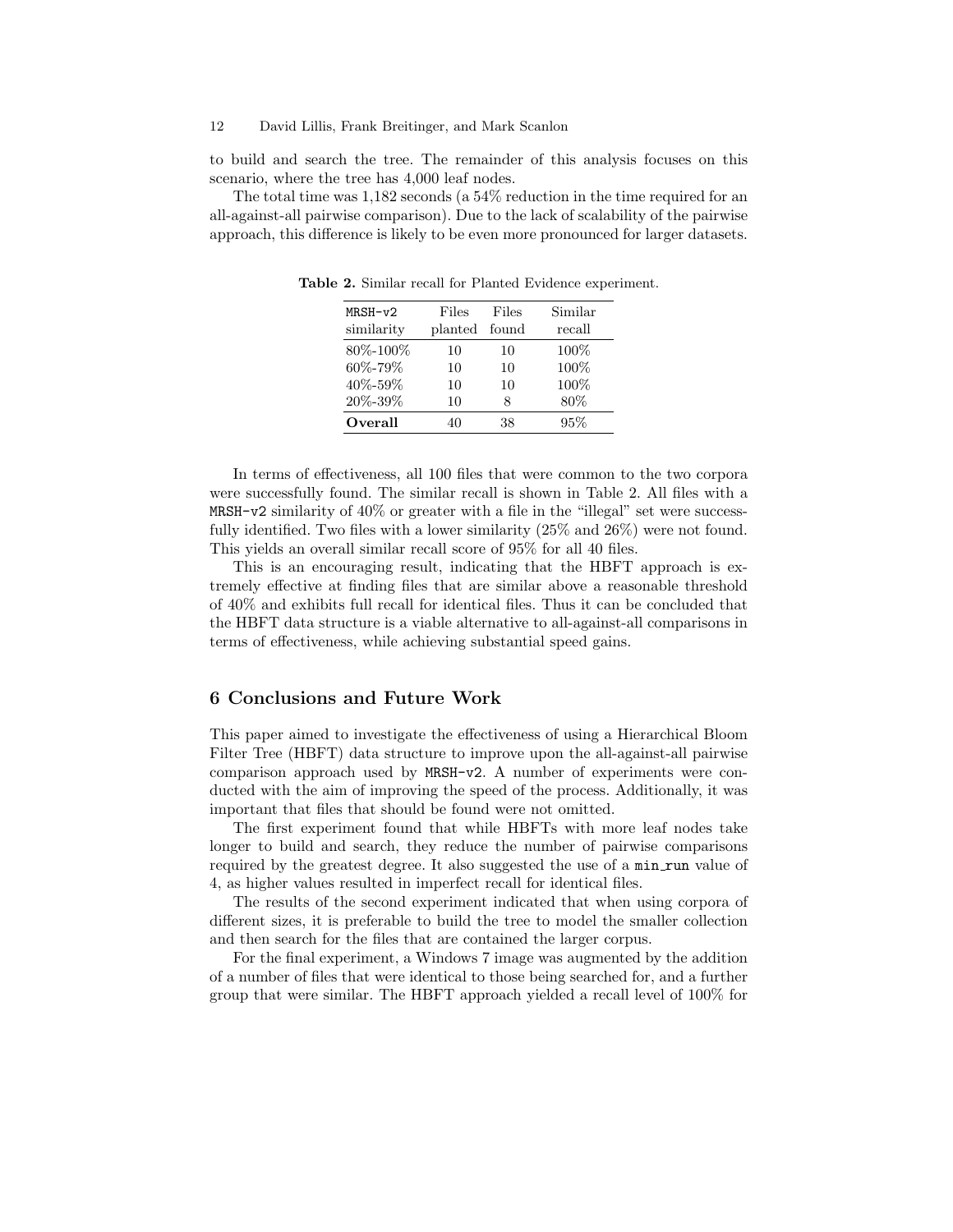the identical files and of 95% for the similar files, when using mrsh-v2 as ground truth. On examining the two files that were not found, it was noted that these had a relatively low similarity to the search files  $(25\%$  and  $26\%$  respectively), with all files with a higher similarity score being identified successfully. The run time for this experiment was 54% of the time required for a pairwise comparison.

These experiments lead to the conclusion that the HBFT approach is a highly promising technique. Due the poor scalability of the traditional all-against-all approach, it can be inferred that this performance improvement will be even more pronounced as datasets become larger.

Given the promising results of the experiments presented in this paper, further work is planned. Currently, when building the tree, files are allocated to leaf nodes in a round-robin fashion. For trees with multiple files represented at each leaf, it may be possible that a more optimised allocation mechanism could be used for this (e.g. to allocate similar files to the same leaf node). Additionally, the current model also uses balanced trees, with the result that all successful searches reach the same depth in the tree. In some circumstances, an unbalanced tree may be preferable so as to shorten some more common searches.

# References

- [1] van Baar R, van Beek H, van Eijk E (2014) Digital Forensics as a Service: A Game Changer. Digital Investigation 11, Supplement 1:S54 – S62, DOI 10.1016/j.diin.2014.03.007
- [2] Bloom BH (1970) Space/Time Trade-offs in Hash Coding with Allowable Errors. Communications of the ACM 13(7):422–426
- [3] de Braekt RI, Le-Khac NA, Farina J, Scanlon M, Kechadi T (2016) Increasing Digital Investigator Availability Through Efficient Workflow Management and Automation. In: 4th International Symposium on Digital Forensic and Security (ISDFS), pp 68–73, DOI 10.1109/ISDFS.2016.7473520
- [4] Breitinger F, Baier H (2012) Similarity Preserving Hashing: Eligible Properties and a New Algorithm MRSH-v2. In: International Conference on Digital Forensics and Cyber Crime, Springer, pp 167–182
- [5] Breitinger F, Baier H, White D (2014) On the Database Lookup Problem of Approximate Matching. Digital Investigation 11:S1–S9, DOI 10.1016/j. diin.2014.03.001
- [6] Breitinger F, Guttman B, McCarrin M, Roussev V, White D (2014) Approximate Matching: Definition and Terminology. NIST Special Publication 800:168
- [7] Breitinger F, Rathgeb C, Baier H (2014) An Efficient Similarity Digests Database Lookup - A Logarithmic Divide & Conquer Approach. Journal of Digital Forensics, Security and Law 9(2):155–166
- [8] Broder AZ (1997) On the Resemblance and Containment of Documents. In: Compression and Complexity of Sequences 1997. Proceedings, IEEE, pp 21–29, DOI 10.1109/SEQUEN.1997.666900